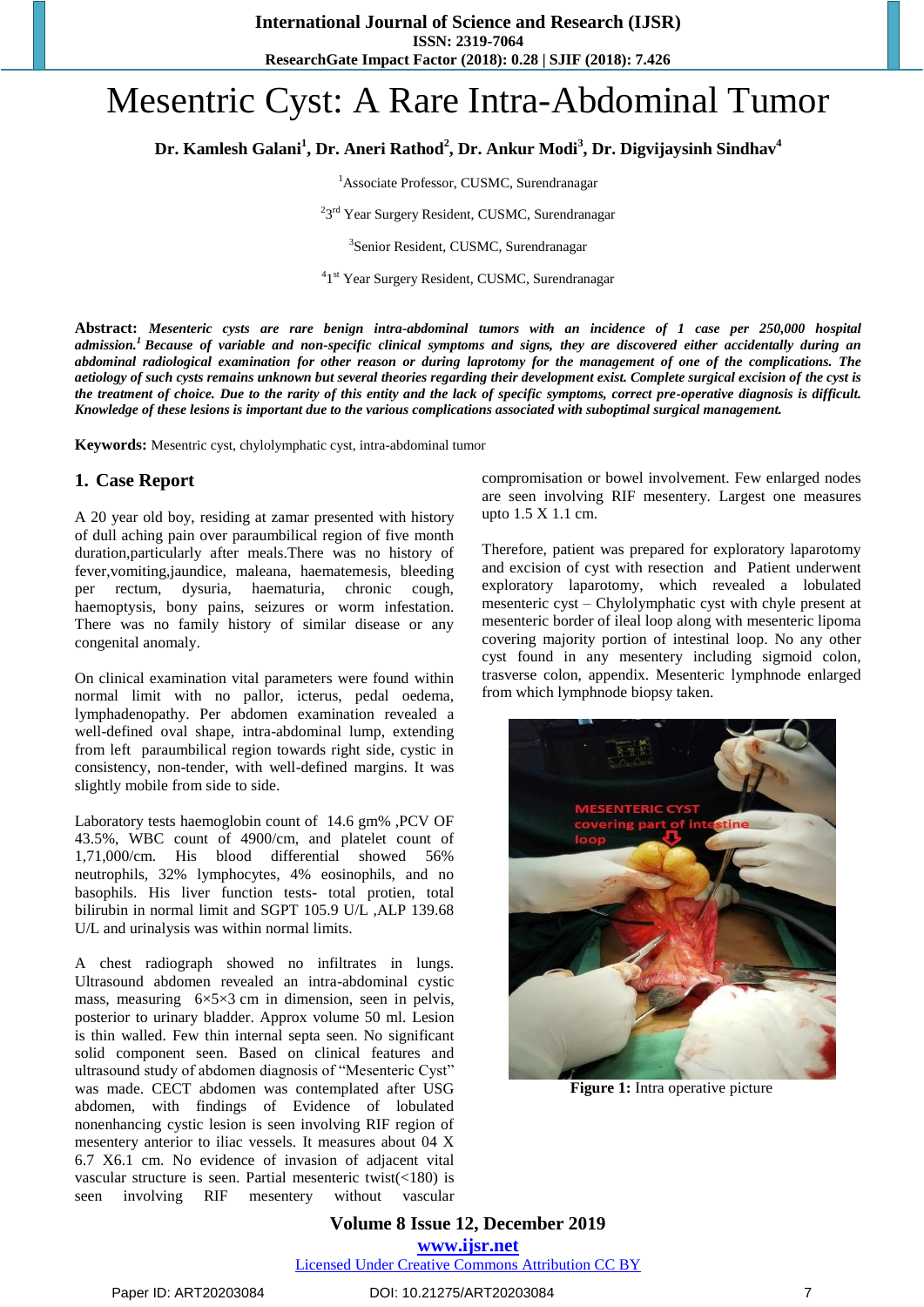## **International Journal of Science and Research (IJSR) ISSN: 2319-7064 ResearchGate Impact Factor (2018): 0.28 | SJIF (2018): 7.426**



**Figure 2:** Excisied Cyst

Post-operative period was uneventful. Cut section revealed multiloculated cyst with varying wall-thickness, filled with white fluid probably due to chyle in the cyst.). Histopathological examination showed that cyst on cut section , milky white fluid came out. Inner surface is thin walled and multiloculated. Histopathological examination of lymph node shows no remarkable pathology and no evidence of metastatic malignancy or granuloma.



**Figure 3:** Histology of Mesenteric Cyst

### **2. Discussion**

Mesenteric cysts are rare surgical condition occurring approximately in 1/200,000–350,000 hospital admission[.](https://www.ncbi.nlm.nih.gov/pmc/articles/PMC4054796/#bib2)<sup>2</sup> Italian anatomist Benevenni first described this entity performing an autopsy in an 8-year-old boy in 1507,while Rokitansky published the first accurate description of a chylous mesenteric cyst in 1842 and Tillaux performed the first successful surgery for a cystic mass in the mesentery in  $1880^3$ 

A mesenteric cyst is defined as any cyst located in the mesentery; it may or may not extend into the retroperitoneum, which has a recognizable lining of endothelium or mesothelial cell. Mesenteric cyst can occur anywhere in the mesentery of gastrointestinal tract from duodenum to rectum. In a review series of 162 patients, 60% of mesenteric cysts occurred in the small-bowel mesentery, 24% in the large-bowel mesentery, and 14.5% in the retroperitoneum while it was indefinite in 1.5% of  $\csc^4$  Mesenteric cysts can be simple or multiple, unilocular or multilocular, and they may contain hemorrhagic, serous, chylous, or infected fluid. They can range in size from a few millimetres to few cm in diameter, however, at times may be so large that it may mimic tubercular ascite[s.](https://www.ncbi.nlm.nih.gov/pmc/articles/PMC4054796/#bib5) $\frac{5}{5}$ 

Exact aetiology of mesenteric cyst has yet to be ascertained, but failure of the lymph nodes to communicate with the lymphatic or venous systems or blockage of the lymphatics as a result of trauma, infection, and neoplasm are said to be contributing factor[s.](https://www.ncbi.nlm.nih.gov/pmc/articles/PMC4054796/#bib6) $6$  The most accepted theory, proposed by Gross, is benign proliferation of ectopic lymphatics in the mesentery that lack communication with the remainder of the lymphatic system[.](https://www.ncbi.nlm.nih.gov/pmc/articles/PMC4054796/#bib7) $<sup>7</sup>$ </sup>

Mesenteric cyst may occur in patients of any age. Approximately one-third of cases occur in children younger than 15 years. The cyst may present either as non-specific abdominal feature, as an incidental finding, or as an acute abdomen. They are often asymptomatic and found incidentally while patients are undergoing work-up or receiving treatment for other conditions, such as appendicitis, small-bowel obstruction, or diverticulitis, although patients may present with lower abdominal pain and symptoms that are frequently associated with other abdominal conditions. The symptoms are variable and nonspecific and include pain (82%), nausea and vomiting (45%), constipation (27%), and diarrhoea (6%). An abdominal mass may be palpable in up to 61% of patients. $\frac{8}{3}$  $\frac{8}{3}$  $\frac{8}{3}$ 

Mesenteric cyst should be evaluated with complete history, clinical examination, blood investigations and radiological investigations (X-ray abdomen erect, ultrasound abdomen (USG) and computed tomography (CT) scan in selected cases) to reach a provisional diagnosis. The diagnosis is proven on laparotomy and has to be histologically confirmed. Secondary complications associated with mesenteric cysts include volvulus, spillage of infective fluid, herniation of bowel into an abdominal defect, and obstruction[.](https://www.ncbi.nlm.nih.gov/pmc/articles/PMC4054796/#bib9) $9^{\circ}$  The treatment of choice is complete excision to avoid recurrence and possible malignant transformation. Bowel resection may be necessary in cases where cysts are close to bowel structures or involve blood vessels that supply the bowel. Once removed, mesenteric cysts rarely recur, and patients have an excellent prognosis. Malignant cysts occur in less than 3% of cases. $\frac{10}{10}$  $\frac{10}{10}$  $\frac{10}{10}$ 

### **3. Conclusion**

Chylous cysts represent a diagnostic challenge and they should be considered when a physician encounters an intraabdominal mass. Physical examination and imaging do not always provide a diagnosis and surgical management

**Volume 8 Issue 12, December 2019 www.ijsr.net** Licensed Under Creative Commons Attribution CC BY